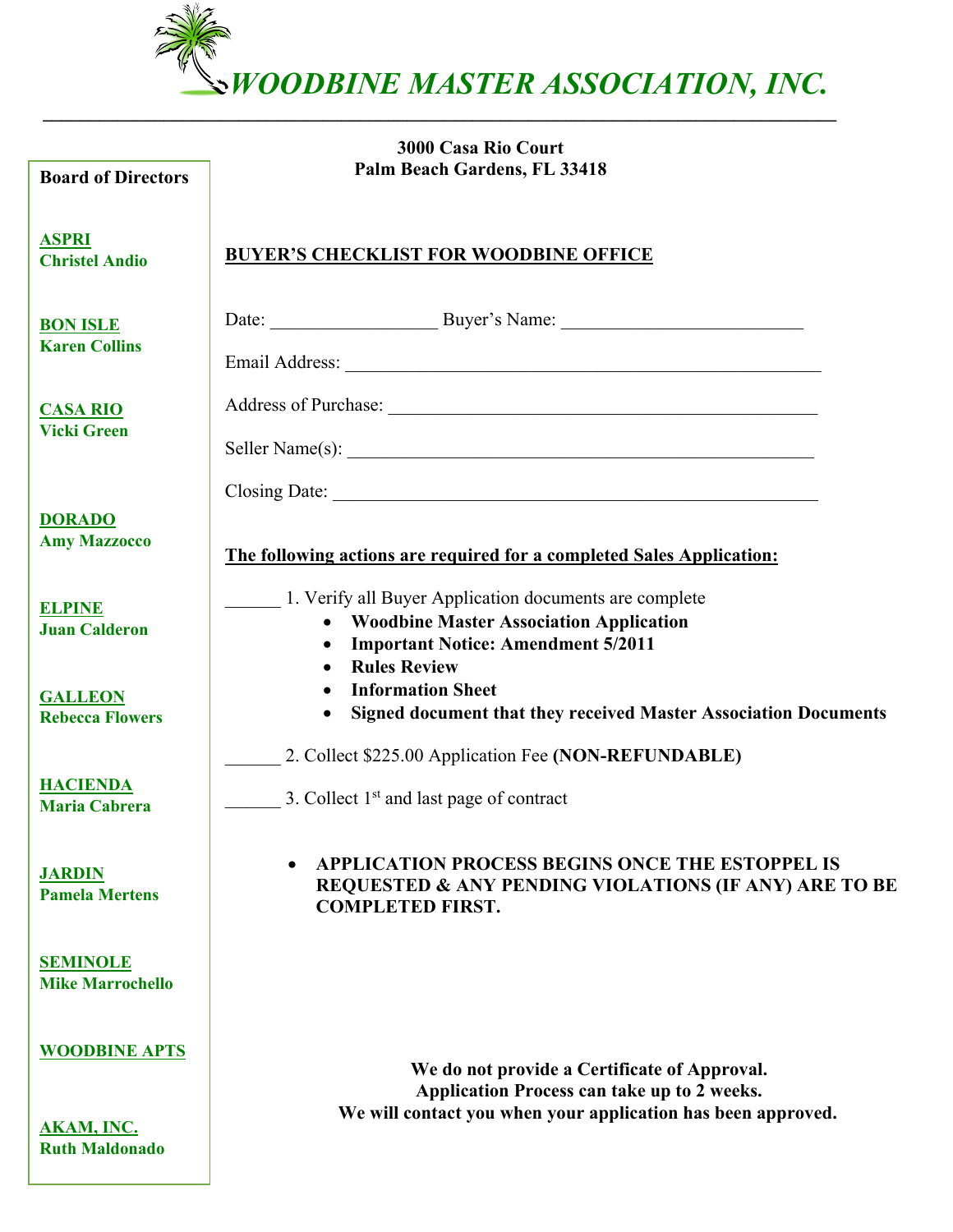# **WOODBNE MASTER ASSOCIATION**

#### **INSTRUCTIONS:**

- 1. This application must be completed in detail by both the sellers and prospective buyers.
- 2. Units for sale must pass an inspection made by the association. Said inspection shall include all exterior maintenance, architectural changes, landscape, painting and roofs. The inspection is made after this application is submitted to the association's office and prior to the data entry. Please allow sufficient time for this to be done. All noted deficiencies must be corrected immediately.
- 3. Homeowner should turn over Recreation and Mail Box keys to the new owner. Replacement recreation area keys can be purchased from the association' office for a cost of \$50.00. The association does not provide mailbox keys.
- 4. The following must accompany this application:
	- a)  $1<sup>st</sup> \&$  last page of the sales contract
	- b) A signed Rules Review and Information Sheet
	- c) A signed "Receipt of Master Association Document"
	- d) A non-refundable application fee in the amount of \$225.00
- 5. The Rules & Regulations of the Association must be read thoroughly and signed by prospective buyers. Upon closing/commencement of the sale, bar codes can be issued to your vehicles. There is a cost of \$15.00 per bar code. Please note: information cannot be updated in the database until proof of closing (warranty deed) is presented. Make sure this information is provided to the association <sup>i</sup>s office and an appointment is scheduled for data entry/assignment of barcodes and PINS.
- 6. This application, copy of sales contract and \$225.00 non-refundable fee must be submitted AT LEAST FIFTEEN (15) DAYS PRIOR TO THE CLOSING.
- 7. Checks or Money orders are only accepted. (NO CASH OR CREDIT CARDS)

#### **This section only to be completed by Current Owner:**

Unit Owner: Date: Date: Date: 2008 Address: Tele: ▶ Are your dues current: YES or NO?  $\triangleright$  Is your Driveway cleaned?  $\blacksquare$  Is your roof cleaned? ! is your home in need of painting? When was your home painted last?  $\triangleright$  Is your landscape in good condition?  $\perp$  Have you made any exterior changes? > Did you apply for ARC approval? What is the date of your approval?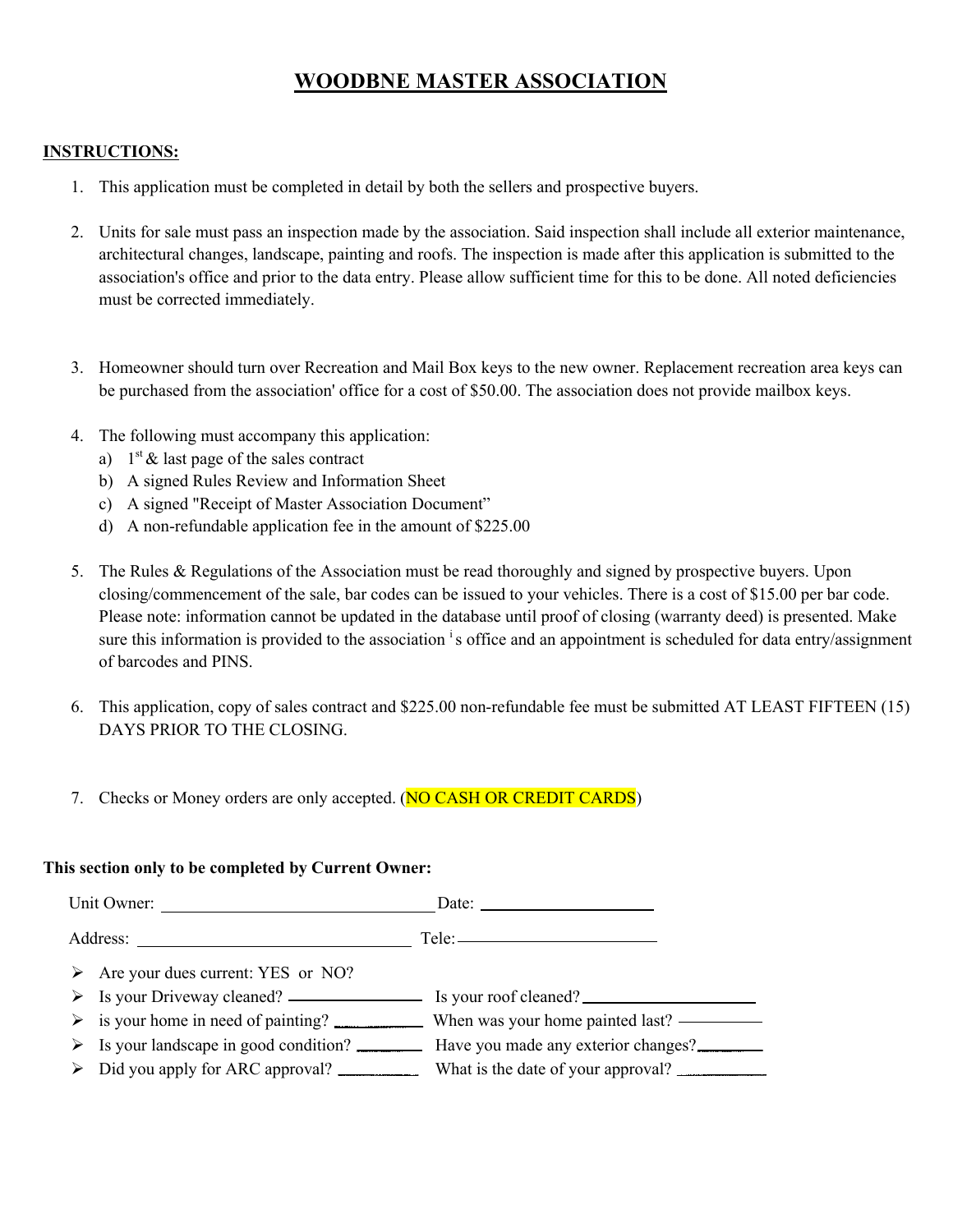## **WOODBINE MASTER ASSOCIATION**

3000 Casa Rio Court, Palm Beach Gardens, FL 33418

### **RULES REVIEW**

| <b>APPLICANT:</b>    | DATE:  |  |  |
|----------------------|--------|--|--|
| <b>UNIT ADDRESS:</b> | PHONE: |  |  |

We would like to welcome you to Woodbine. The purpose of this document is to explain how to obtain barcodes for your vehicles, recreation keys, and go over the basic rules of the community.

#### **SUMMARY OF COVENANTS AND RESTRICTIONS**

**Residential Use:** The residences are to be used as a single-family residence only. They are not to be used in any commercial capacity; the garage is not to be used as a living area.

**Pets**: Owners may maintain two (2) household pets. No reptiles, no poultry, no wild animals of any kind. No pet(s) shall be bred or maintained for any commercial purpose. Pets must be on a leash, with "clean up" required in every case. No excessive noise/barking is permitted. Cats must be maintained indoors.

**Vehicle Parking and Storage:** No boats, no trailers, no campers, no camper trailers, no vans (except passenger vans having installed side windows and having full permanent seating capacity for at least 5 passengers) and no commercial vehicles, shall be parked or stored on units, lots, or parcels, unless within an enclosed garage. A non-commercial pick-up truck may be parked in the driveway with no items in the bed of the truck, truck must not exceed 80" in height and does not have more than 4 wheels or tires and does not extend into or upon the swale portion of the driveway. No vehicles shall be permitted to park on the streets overnight between 12:01 a.m. – 6:59 a.m. Violators will receive stickers on their cars. Excessive violations will result in fines being levied. A warning letter will be sent to your address prior to a fine being imposed. 2<sup>nd</sup> offense will be \$25, 3<sup>rd</sup> offense will be \$50, and every violation within 12 months thereafter will be \$100. Owners and Renters are responsible for the actions of their guests. No vehicle repairs or maintenance shall be allowed on any area of the properties. Please follow the even/odd parking schedule.

**Boat/RV Storage:** Woodbine has a fenced area that is available for storage of your boat or RV. Spaces are rented at a rate of \$75 per month and can be rented on a month to month basis. (TENANTS ARE NOT ELIGIBLE FOR THESE SPOTS)

**Unit Maintenance:** All Units shall be kept in a clean and sanitary manner and no rubbish, refuse or garbage shall be allowed to accumulate, or any fire hazard allowed existing. All Units shall be maintained in first class condition. Quarterly inspections will be conducted by the Property Manager and/or the President of the Pod. Failure to comply with any violations cited will result in the matter being submitted to the Compliance Committee, where fines may be levied.

**Garbage and Trash Disposal:** Garbage and trash to be removed must be placed at curbside or other designated location no earlier than 6:00 p.m. the evening before collection and such containers must be removed from the designated pickup location no later than midnight on the day of collection. Your trash removal days are: Thursday (Trash, recycles, bulk pickup)  $\&$  Monday (Trash).

**Improvement & Removals:** All changes to the residence and yard must be submitted to the ARC (Architectural Review Committee) for approval prior to the work being done. Forms may be obtained with in the management office or on the association website: www.woodbinemaster.com. If you are unsure if an approval is required for work you wish to have done, please do not hesitate to contact the management office.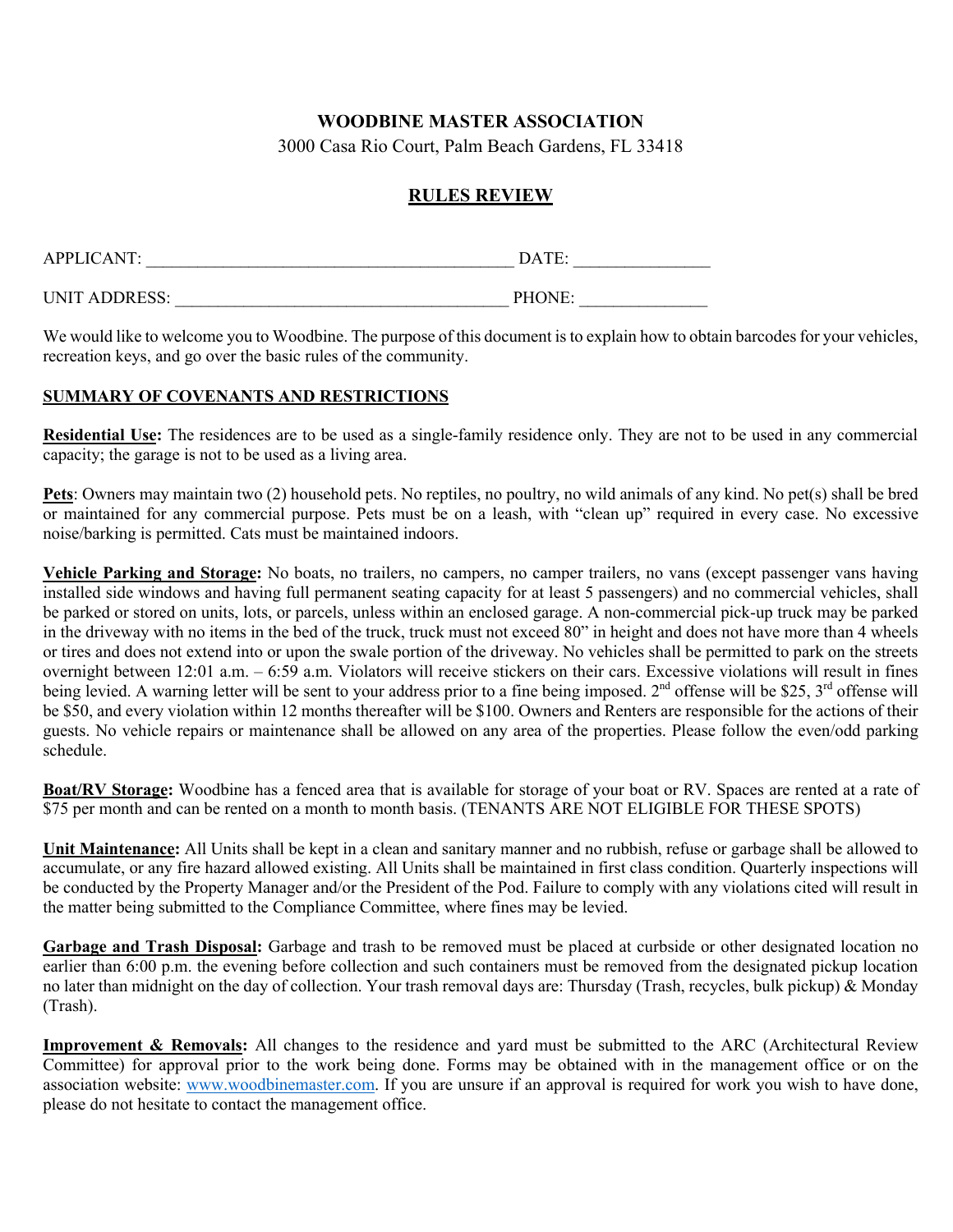**Bicycle Storage:** Bicycles and similar devices shall be stored only within Units, including the enclosed garage.

**Hunting, Fishing & Water Activities:** Hunting by firearm, bow and arrow or in any other manner is not permitted. There shall be no fishing, swimming nor operations of any boats in any of the lakes, ponds, or retention within the properties. Feeding ducks anywhere within the Woodbine property is prohibited.

**Recreation Areas:** One key has been issued to each lot for access to the pool, gym, and clubhouse area. (Make sure you ask the seller for this key.) Expect the key to be delivered to you at closing. A replacement key is \$50.00. The pool is open year-round from dawn to dusk.

The front door of the clubhouse will be unlocked at 5:00 a.m. for access to the excise room. The remaining doors and pool fence will be unlocked at dawn. The clubhouse doors are locked at 10:00p.m.

The clubhouse can be rented for private parties, but this does not include the patio & pool area nor the excise room. These must remain available for all residents. Rental rates & applications can be obtained from the management office.

**Barcodes:** You may obtain a barcode for each vehicle you own. The maximum amount of barcodes is the amount of vehicles that can fit in your garage plus driveway. The cost of a barcode is \$15.00 and must be applied to your car by management. After closing, please present a copy of your Warranty Deed to the management office for barcodes, as they cannot be issued until it is verified that ownership has changed.

**Guests:** Upon closing, you will be given a pin number. This will be used when you are calling in any guests, including all deliveries. You can put people on a permanent list. These are people that will be visiting often and do not need to be called in. The management office will enter all this information. Guests are required to state the address they are visiting. They will be required to show ID even if they are on the permanent list. Once verified, they will be issued a one-day pass. Extended passes may be obtained by filling out the proper paperwork at the guardhouse. Extended passes are good for a maximum of seven (7) days. Any guests/occupant in the residence for more than 30 days will require approval from the Master Association Board of Directors. Woodbine Master Association Board of Directors reserves the right to revoke approval or evict an occupant who habitually violates the rules of the community and commits a criminal act leading to one or more arrests.

**Security:** The guardhouse is manned 24 hours day/7 days a week. Roving security patrols the area on a regular basis. The security guards are not a substitute for the police and have no arresting powers. If you feel in danger, please contact Riviera Beach Police, non-emergency 561-845-4123, or 911.

The Master Association holds its regular Board meetings on the fourth Thursday of every month. You are welcome to attend and speak on any agenda item. Agendas for all meetings are posted around the community as well as the association's website: www.woodbinemaster.com along with all board meeting minutes and manager's reports.

The Management Office is open Monday – Friday from 8:30 a.m. – 5:00 p.m. (Closed from 1pm to 3pm) The Applicant acknowledges and understands the Rules and Regulations.

(Signature) (Date)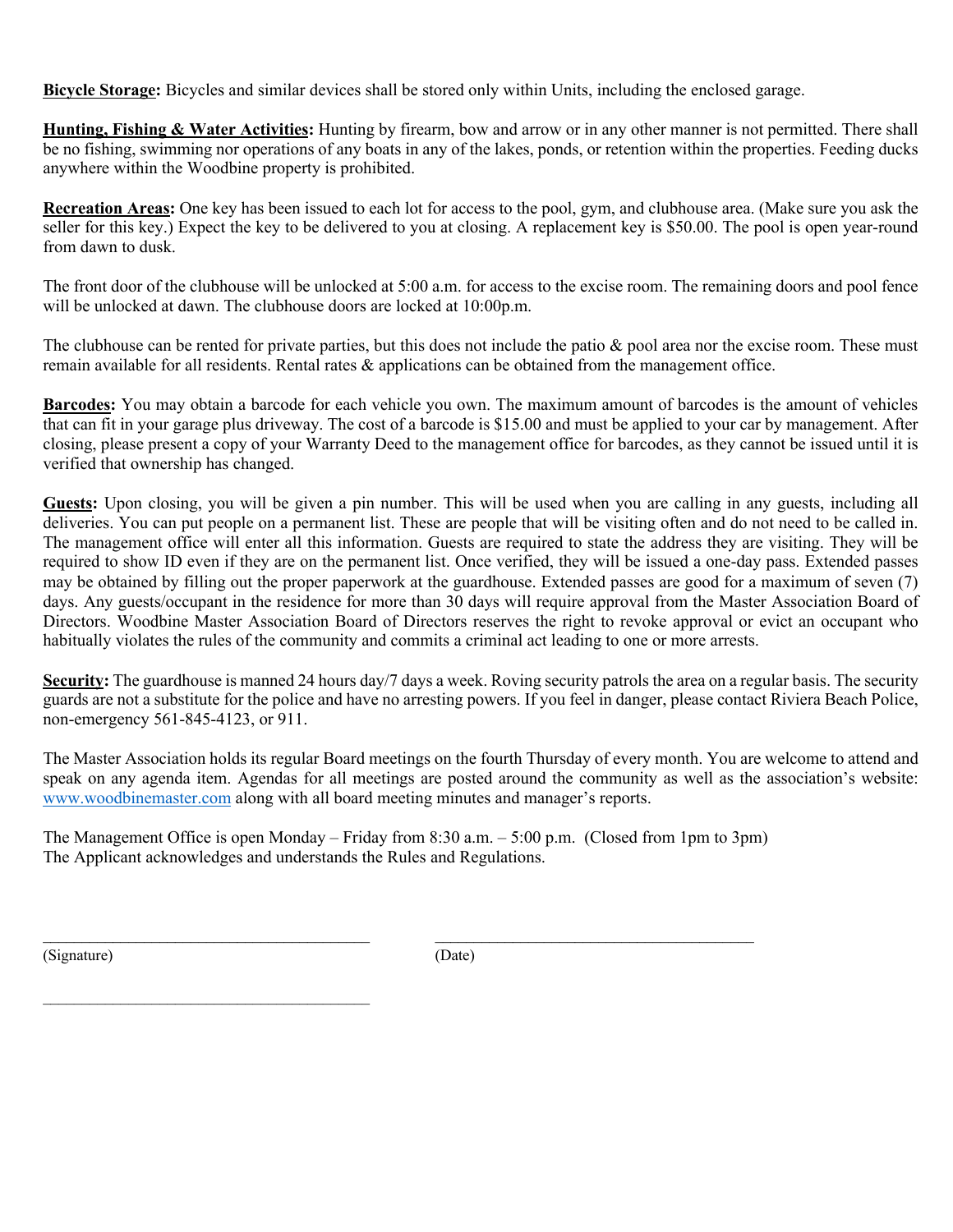#### **This page to be completed by Buyer: (Print Only)**

#### **Residential Occupants:**

|    | Name:    | Cell: | Email: |
|----|----------|-------|--------|
|    | 2. Name: | Cell: | Email: |
|    | 3. Name: | Cell: | Email: |
| 4. | Name:    | Cell: | Email: |

\* Please completely fill out the information sheet for Children & Permanent Guests. Submit with application.

#### **Employment Information:**

|    | Employer: |             | Address: |       |  |
|----|-----------|-------------|----------|-------|--|
|    | How Long? | Supervisor: |          | Tele: |  |
| 2. | Employer: |             | Address: |       |  |
|    | How Long? | Supervisor: |          | Tele: |  |
| 3. | Employer: |             | Address: |       |  |
|    | How Long? | Supervisor: |          | Tele: |  |
| 4. | Employer: |             | Address: |       |  |
|    | How Long? | Supervisor: |          | Tele: |  |

#### **Property Information:**

- Will you occupy this home full time: Yes or No
- Will this home be used as a rental property, see enclosed Addendum? Yes or No

| • Do you have a pet(s)* |        | Yes. | $\alpha$ | Nο   |  |
|-------------------------|--------|------|----------|------|--|
| If yes, how many?       |        |      |          |      |  |
| <b>Breed</b>            | Color: |      |          | Size |  |
| <b>Breed</b>            | Color: |      |          | Size |  |

\*Maximum Allowed pets are two. No Breed or weight restrictions apply.

Animals must be maintained inside. You MUST pick up after your pet. Animals MUST be on a leash.

### **Additional Information, PLEASE INITIAL:**

| You can only have the number of vehicles that can be parked in your garage and on your<br>driveway.                                    |  |  |  |  |  |
|----------------------------------------------------------------------------------------------------------------------------------------|--|--|--|--|--|
| No "T" parking is permitted in Woodbine                                                                                                |  |  |  |  |  |
| You may not be a resident and guest at the same time.                                                                                  |  |  |  |  |  |
| You're responsible for your Children's and Guest's actions.                                                                            |  |  |  |  |  |
| Submit Rules Review with application for a complete understanding of HOA guidelines.                                                   |  |  |  |  |  |
| Read Woodbine's Documents to further familiarize yourself with all rules and regulations.                                              |  |  |  |  |  |
|                                                                                                                                        |  |  |  |  |  |
| acknowledge that all information that has been submitted to the Association is true                                                    |  |  |  |  |  |
| and factual. I have filled out the application to the best of my ability.                                                              |  |  |  |  |  |
| No pertinent information has been withheld. Any questions that I may have regarding the Associations policies will be submitted to the |  |  |  |  |  |
| Association's office or emailed to: woodbineadmin@akam.com                                                                             |  |  |  |  |  |
|                                                                                                                                        |  |  |  |  |  |
| Date:                                                                                                                                  |  |  |  |  |  |
|                                                                                                                                        |  |  |  |  |  |
| Potential Buyer Signature                                                                                                              |  |  |  |  |  |
|                                                                                                                                        |  |  |  |  |  |
| Date:                                                                                                                                  |  |  |  |  |  |
| <b>Potential Buyer Signature</b>                                                                                                       |  |  |  |  |  |

Witness for the Association: